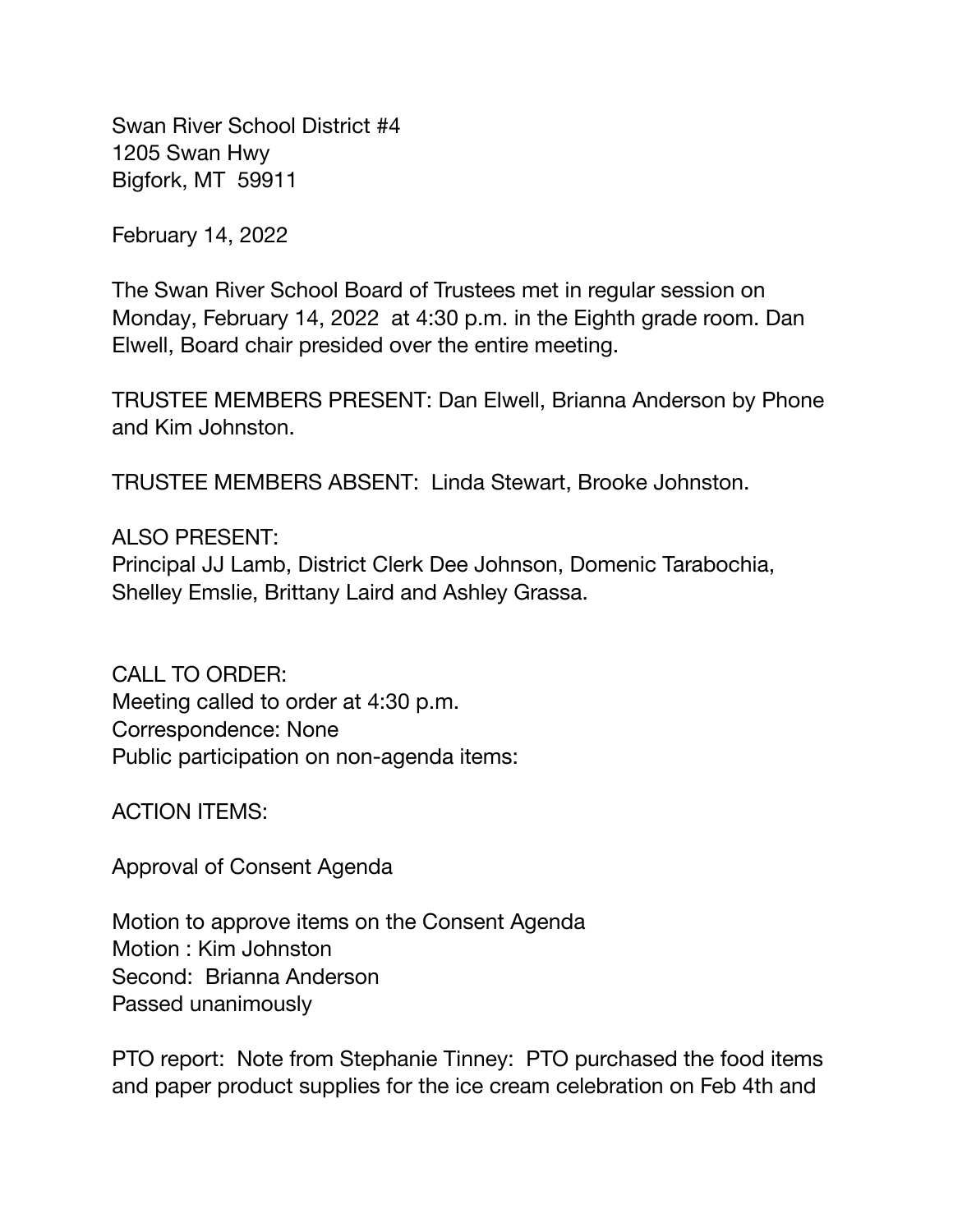donated \$50 for supplies for the middle school dance on Feb 11th. Warrior Palooza plans are underway and going well for showing the movie Space Jam on Feb 18th. Book Fair/art show/community dinner in May is in the planning stages and moving along very well.

Teachers: Global play day was good but because of bad weather it was held inside.

Committee reports: safety committee working through drills. Fire, earthquake, lockdowns.

Principal report: Mr. Lamb has observations underway. Currently looking at math curriculums trial run with mid math. Spelling curriculum being looked into also for trial. Looking into Alex Math also.

## **UNFINISHED BUSINESS**

A: Consider approval 2nd reading of Policy 3141F out of district application form Motion to approve 2nd reading of Policy 3141F Motion: Kim Johnston Second: Brianna Anderson Passed unanimously

## **NEW BUSINESS ACTION AND/OR DISCUSSION**

A: Consider approval of a new walk in Freezer from Advanced Refrigeration. Major rusting from condensation, water along the floor base and Insulation is compromised from water. Motion to approve new Freezer Motion: Kim Johnston Second: Brianna Anderson Passed unanimously

B: Removal of fence to access west side of Gymnasium Tires have been removed by paintball company. Dan asked about putting up a temp snow fence if we make the west side a temporary parking place